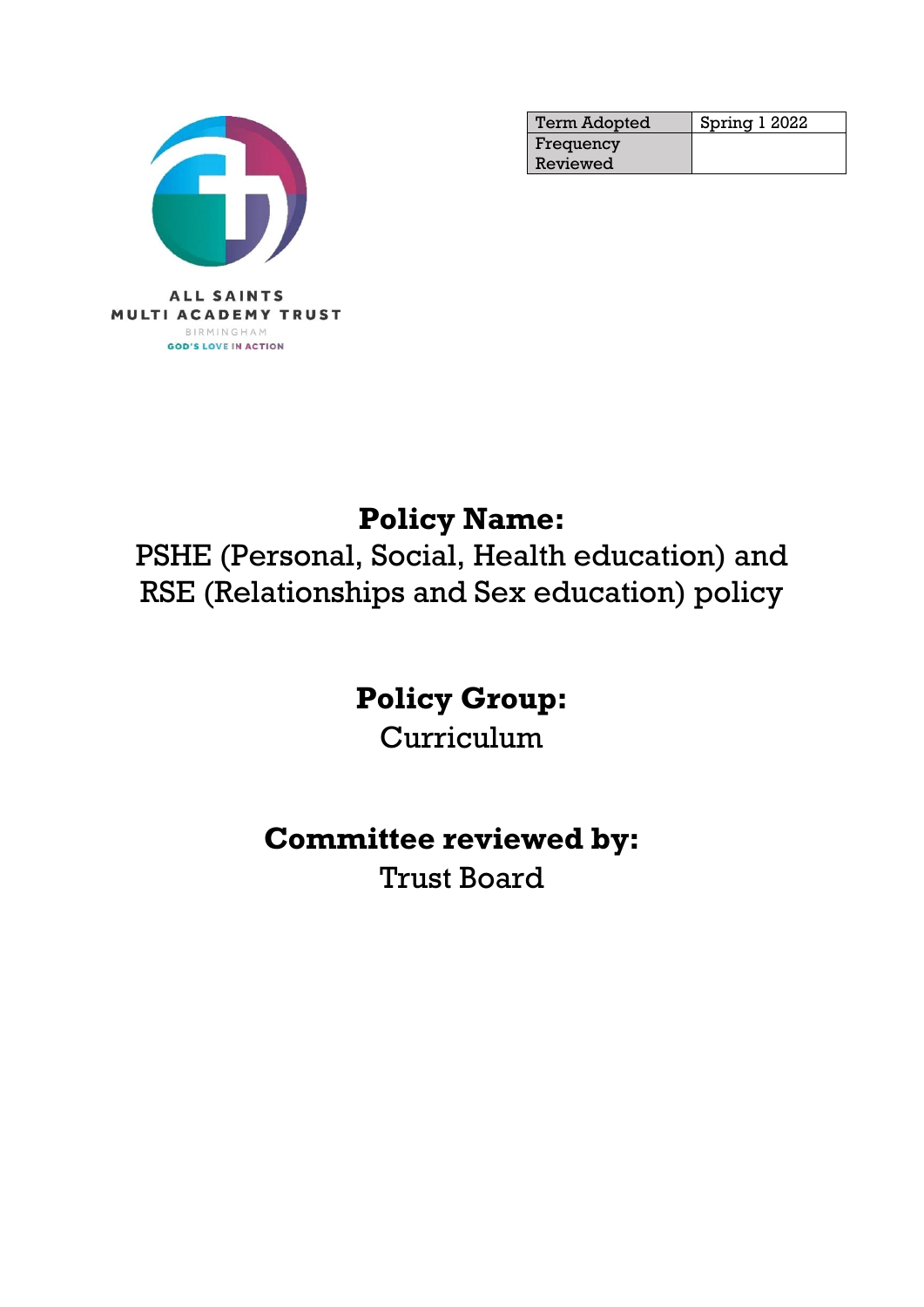# **Contents**

| Page                                                      |   |
|-----------------------------------------------------------|---|
| 1. Context                                                | 3 |
| PSHE<br>2.                                                | 3 |
| <b>Statutory Relationships and Health Education</b><br>3. | 3 |
| 4. What do we teach and who teaches it                    | 5 |
| 5. Relationships Education                                | 6 |
| 6. Health Education                                       | 6 |
| 7. Sex Education                                          | 7 |
| 8. Monitoring and review                                  | 7 |
| Equality<br>9.                                            | 8 |
| 10. Appendix 1                                            | 9 |

# **Mission Statement**

All Saints Multi Academy Trust Birmingham **God's Love in Action**

Our children are at the heart of everything we do through **Christian values and relationships**. **Living and learning together** we celebrate

the uniqueness and diversity of everyone in our family. We nurture a sense of **self-belief, mutual respect and belonging** through Social Emotional Learning and academic excellence. We are dedicated to building the foundations for **happy and successful life-long learning**.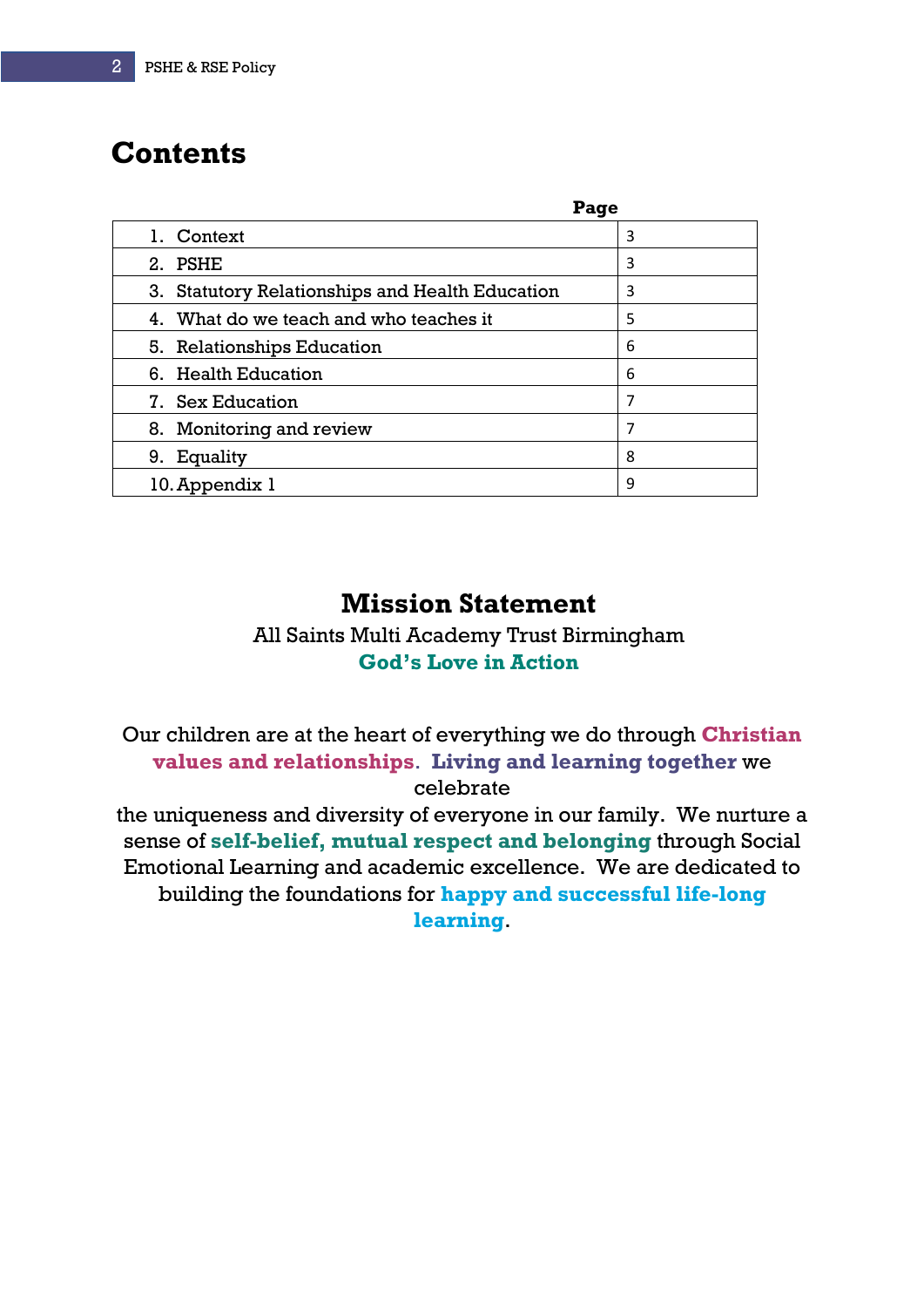#### **1. Context**

The All Saints Multi-Academy Trust is a Church of England Trust, and as such we believe that all children are made in the image of God. We choose to use the Jigsaw PSHE programme, which affirms our underpinning values.

All schools must provide a curriculum that is broadly based, balanced and meets the needs of all pupils. Under section 78 of the Education Act 2002 and the Academies Act 2010, a PSHE curriculum:

- Promotes the spiritual, moral, cultural, mental and physical development of pupils at the school and of society, and
- Prepares pupils at the school for the opportunities, responsibilities and experiences of later life.

### **2. PSHE**

At All Saints Multi-Academy Trust, we teach Personal, Social, Health Education as a whole-school approach to underpin children's development as people and because we believe that this also supports their learning capacity.

We follow the Jigsaw Programme, which offers us a comprehensive, carefully thoughtthrough Scheme of Work which brings consistency and progression to our children's learning in this vital curriculum area.

The overview of the programme can be seen on the school website.

This also supports the "Personal Development" and "Behaviour and Attitude" aspects required under the Ofsted Inspection Framework, as well as significantly contributing to the school's Safeguarding and Equality Duties, the Government's British Values agenda and the SMSC (Spiritual, Moral, Social, Cultural) development opportunities provided for our children.

## **3. Statutory Relationships and Health Education**

"The Relationships Education, Relationships and Sex Education and Health Education (England) Regulations 2019, made under sections 34 and 35 of the Children and Social Work Act 2017, make Relationships Education compulsory for all pupils receiving primary education…They also make Health Education compulsory in all schools except independent schools. Personal, Social, Health and Economic Education(PSHE) continues to be compulsory in independent schools."

#### DfE Guidance p.8

"Today's children and young people are growing up in an increasingly complex world and living their lives seamlessly on and offline. This presents many positive and exciting opportunities, but also challenges and risks. In this environment, children and young people need to know how to be safe and healthy, and how to manage their academic, personal and social lives in a positive way."

"This is why we have made Relationships Education compulsory in all primary schools in England…as well as making Health Education compulsory in all state-funded schools."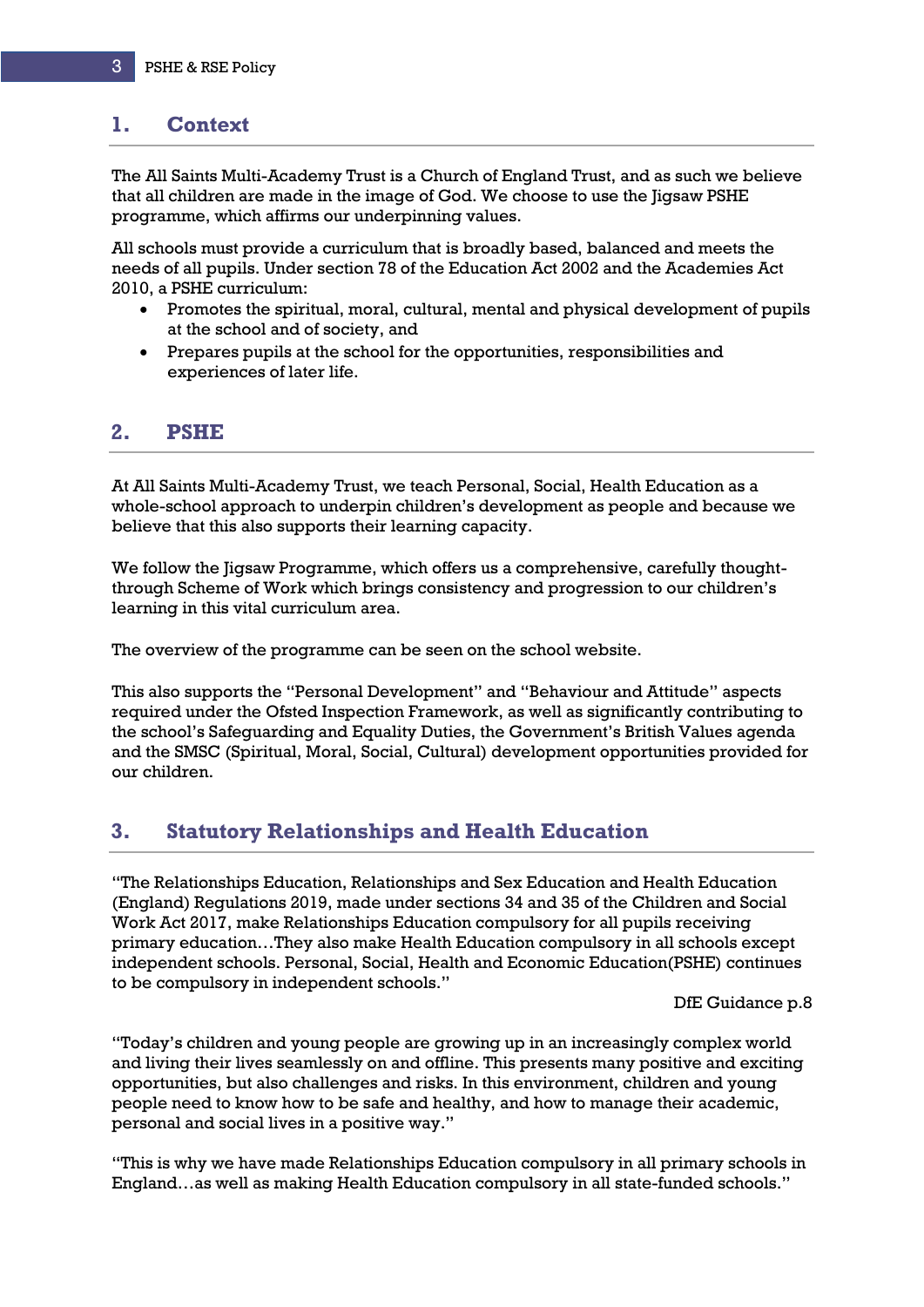"In primary schools, we want the subjects to put in place the key building blocks of healthy, respectful relationships, focusing on family and friendships, in all contexts, including online. This will sit alongside the essential understanding of how to be healthy."

"These subjects represent a huge opportunity to help our children and young people develop. The knowledge and attributes gained will support their own, and others' wellbeing and attainment and help young people to become successful and happy adults who make a meaningful contribution to society."

Secretary of State Foreword DfE Guidance 2019 p.4-5

"Schools are free to determine how to deliver the content set out in the DfE guidance 2019 in the context of a broad and balanced curriculum. Effective teaching in these subjects will ensure that core knowledge is broken down into units of manageable size and communicated clearly to pupils, in a carefully sequenced way, within a planned programme of lessons."

DfE Guidance p.8

"All schools must have in place a written policy for Relationships Education and RSE." DfE Guidance p.11

Here, at All Saints Multi- Academy Trust, we value PSHE as one way to support children's development as human beings, to enable them to understand and respect who they are, to empower them with a voice and to equip them for life and learning.

We include the statutory Relationships and Health Education within our whole-school PSHE Programme.

To ensure progression and a spiral curriculum, we use Jigsaw, the mindful approach to PSHE, as our chosen teaching and learning programme and tailor it to our children's needs. The mapping document: Jigsaw 3-11 and statutory Relationships and Health Education, shows exactly how Jigsaw and therefore our school, meets the statutory Relationships and Health Education requirements.

Our PSHE policy is informed by existing DfE guidance:

- [Keeping Children Safe in Education](https://assets.publishing.service.gov.uk/government/uploads/system/uploads/attachment_data/file/1021914/KCSIE_2021_September_guidance.pdf) (statutory guidance)
- [Respectful School Communities: Self Review and Signposting Tool](https://educateagainsthate.com/resources/respectful-school-communities-self-review-signposting-tool-2/) (a tool to support a whole school approach that promotes respect and discipline)
- [Behaviour and Discipline in Schools](https://www.gov.uk/government/publications/behaviour-and-discipline-in-schools) (advice for schools, including advice for appropriate behaviour between pupils)
- [Equality Act 2010 and schools](https://www.gov.uk/government/publications/equality-act-2010-advice-for-schools)
- [SEND code of practice: 0 to 25 years](https://www.gov.uk/government/publications/send-code-of-practice-0-to-25) (statutory guidance)
- [Alternative Provision](https://www.gov.uk/government/publications/alternative-provision) (statutory guidance)
- [Mental Health and Behaviour in Schools](https://www.gov.uk/government/publications/mental-health-and-behaviour-in-schools--2) (advice for schools)
- [Preventing and Tackling Bullying](https://www.gov.uk/government/publications/preventing-and-tackling-bullying) (advice for schools, including advice on cyberbullying)
- [Sexual violence and sexual harassment between children in schools](https://www.gov.uk/government/publications/sexual-violence-and-sexual-harassment-between-children-in-schools-and-colleges) (advice for schools)
- [The Equality and Human Rights Commission Advice and Guidance](https://www.gov.uk/government/organisations/equality-and-human-rights-commission) (provides advice on avoiding discrimination in a variety of educational contexts)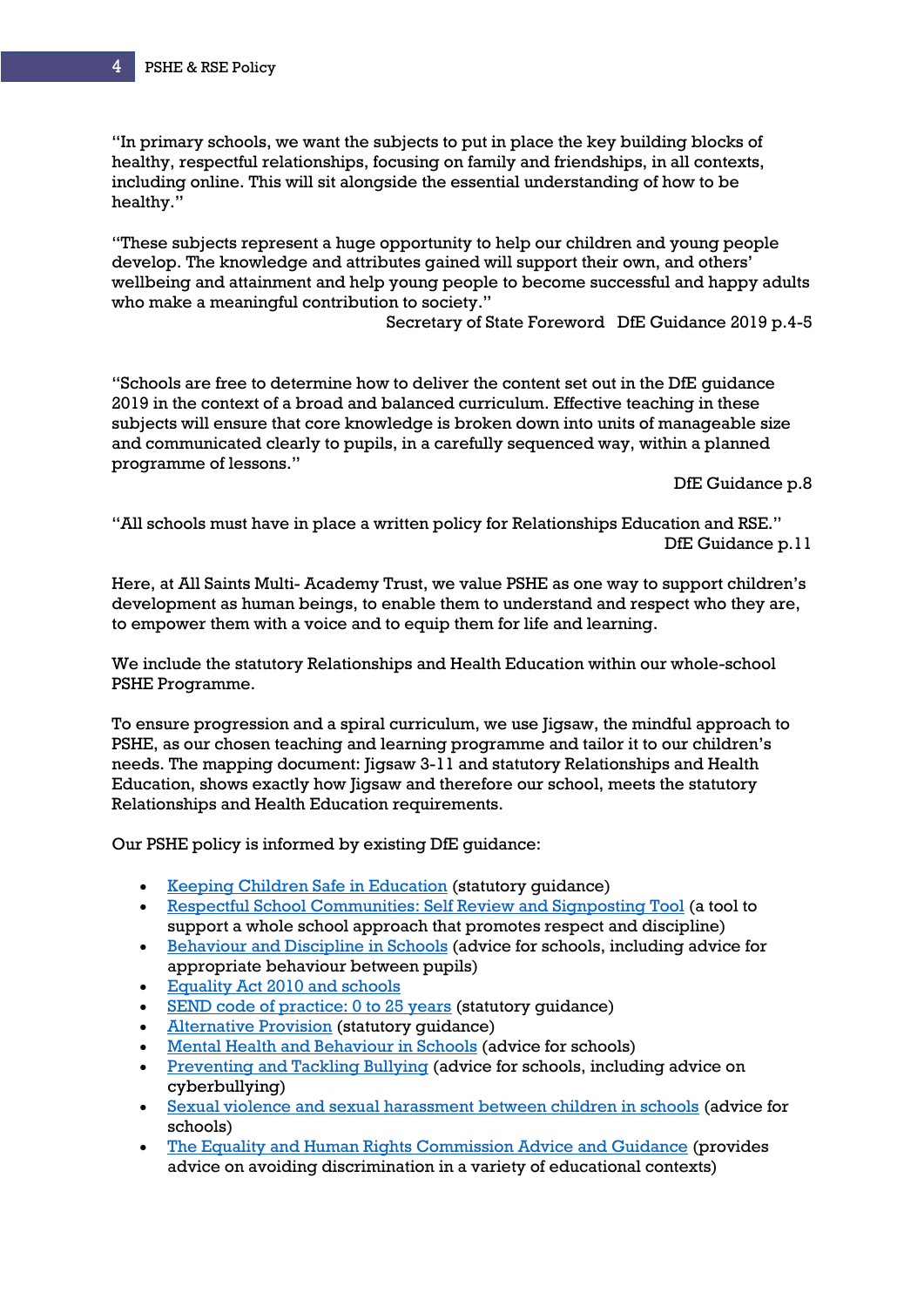#### 5 PSHE & RSE Policy

• [Promoting Fundamental British Values as part of SMSC in schools](https://assets.publishing.service.gov.uk/government/uploads/system/uploads/attachment_data/file/380595/SMSC_Guidance_Maintained_Schools.pdf#:~:text=Schools%20should%20promote%20the%20fundamental%20British%20values%20of,Education%20Act%202002%2C%20in%20their%20provision%20of%20SMSC.) (guidance for maintained schools on promoting basic important British values as part of pupils' spiritual, moral, social and cultural (SMSC)

It is also aligned with the Church of England's ["A Charter for Faith Sensitive and](https://www.churchofengland.org/sites/default/files/2019-11/RSHE%20Principles%20and%20Charter_0.pdf)  [Inclusive Relationships Education, Relationships and Sex Education \(RSE\) and Health](https://www.churchofengland.org/sites/default/files/2019-11/RSHE%20Principles%20and%20Charter_0.pdf) [Eduaction](https://www.churchofengland.org/sites/default/files/2019-11/RSHE%20Principles%20and%20Charter_0.pdf) (RSHE)" and draws on the advice given in the Church of England document ['Valuing All God's Children: Guidance for Church of England](https://www.churchofengland.org/sites/default/files/2019-07/Valuing%20All%20God%27s%20Children%20July%202019_0.pdf) schools on challenging [homophobic, biphobic and transphobic bullying'](https://www.churchofengland.org/sites/default/files/2019-07/Valuing%20All%20God%27s%20Children%20July%202019_0.pdf) (Church of England Education Office, second edition updated summer 2019).

### **4. What do we teach when and who teaches it?**

#### **Whole-school approach**

Jigsaw covers all areas of PSHE for the primary phase including statutory Relationships and Health Education. The table below gives the learning theme of each of the six Puzzles (units) and these are taught across the school; the learning deepens and broadens every year.

| Term                | <b>Puzzle (Unit)</b>      | <b>Content</b>                                                                                                                                   |
|---------------------|---------------------------|--------------------------------------------------------------------------------------------------------------------------------------------------|
| <b>Autumn</b><br>1: | Being Me in My<br>World   | Includes understanding my own identity and how I fit<br>well in the class, school and global community. Jigsaw<br>Charter established.           |
| <b>Autumn</b><br>2: | Celebrating<br>Difference | Includes anti-bullying (cyber and homophobic bullying<br>included) and understanding                                                             |
| <b>Spring 1:</b>    | Dreams and<br>Goals       | Includes goal-setting, aspirations, who do I want to<br>become and what would I like to do for work and to<br>contribute to society              |
| <b>Spring 2:</b>    | <b>Healthy Me</b>         | Includes drugs and alcohol education, self-esteem and<br>confidence as well as healthy lifestyle choices, sleep,<br>nutrition, rest and exercise |
| Summer<br>1:        | Relationships             | Includes understanding friendship, family and other<br>relationships, conflict resolution and communication<br>skills, bereavement and loss      |
| Summer<br>2:        | Changing Me               | Includes Relationships and Sex Education in the context<br>of coping positively with change                                                      |

At All Saints Multi-Academy Trust, PSHE is taught in each year group on a weekly basis, in order to teach the PSHE knowledge and skills in a developmental and age-appropriate way.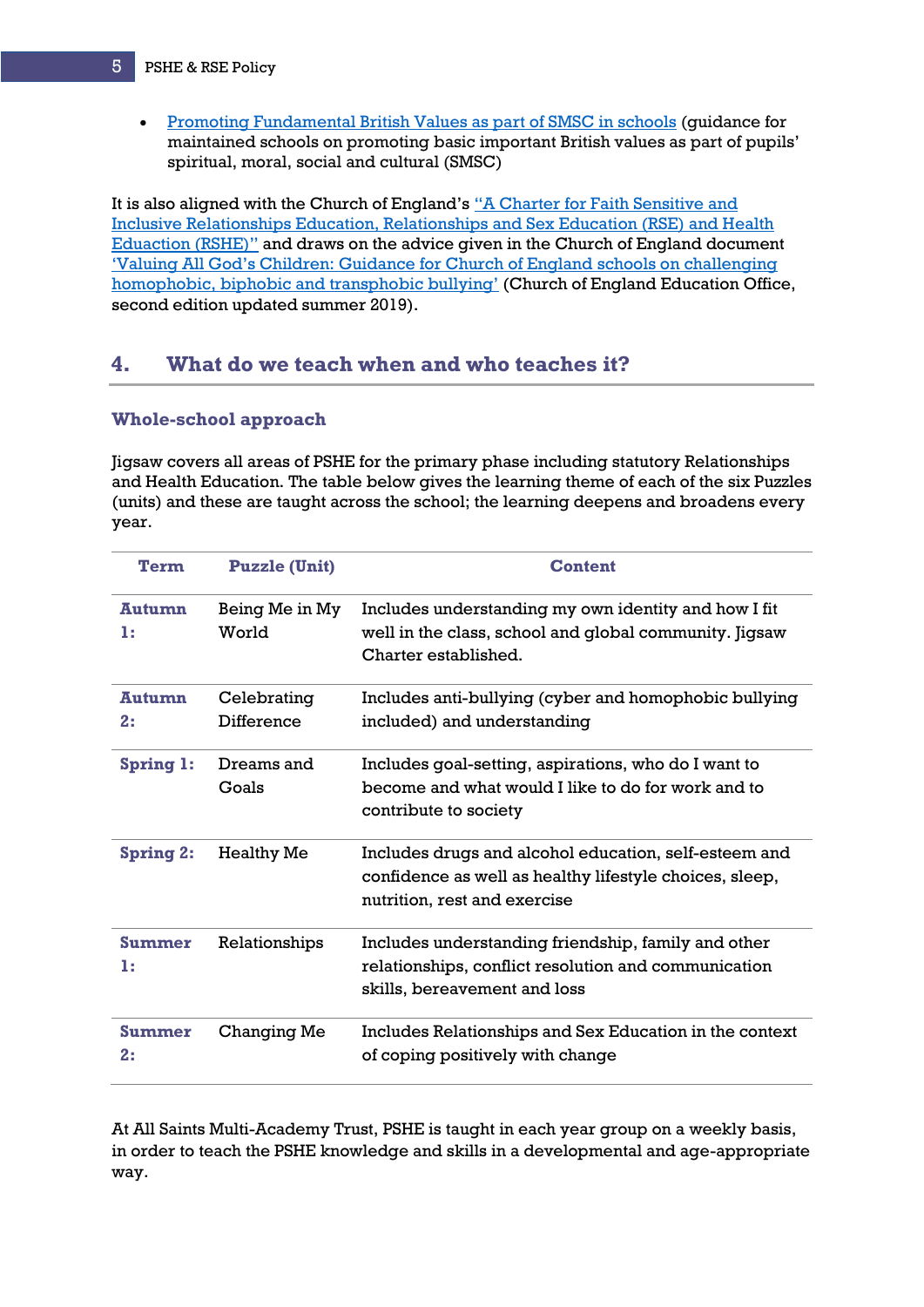These explicit lessons are reinforced and enhanced in many ways:

- Assemblies and collective worship, praise and reward system
- Learning Charter
- Through relationships child to child, adult to child and adult to adult across the school.

We aim to 'live' what is learnt and apply it to everyday situations in the school community.

Class teachers deliver the weekly lessons to their own classes.

# **5. Relationships Education**

#### *What does the DfE statutory guidance on Relationships Education expect children to know by the time they leave primary school?*

Relationships Education in primary schools will cover 'Families and people who care for me', 'Caring friendships', 'Respectful relationships', 'Online relationships', and 'Being safe'.

The expected outcomes for each of these elements can be found further on in this policy. The way the Jigsaw Programme covers these is explained in the mapping document: Jigsaw 3-11 and Statutory Relationships and Health Education.

It is important to explain that whilst the Relationships Puzzle (unit) in Jigsaw covers most of the statutory Relationships Education, some of the outcomes are also taught elsewhere in Jigsaw e.g. the Celebrating Difference Puzzle helps children appreciate that there are many types of family composition and that each is important to the children involved. This holistic approach ensures the learning is reinforced through the year and across the curriculum.

Parents should also be aware that the Church of England states in "Valuing All God's Children", 2019, that Relationships and Sex education should: "Make it clear that relationships and sex education is designed to prepare all pupils for the future, regardless of sexual orientation or gender identity. RSE must promote gender equality and LGBT equality and it must challenge discrimination. RSE must take the needs and experiences of LGBT people into account and it should seek to develop understanding that there are a variety of relationships and family patterns in the modern world." (Page 34)

## **6. Health Education**

#### *What does the DfE statutory guidance on Health Education expect children to know by the time they leave primary school?*

Health Education in primary schools will cover:

- Mental wellbeing
- Internet safety and harms
- Physical health and fitness
- Healthy eating
- Drugs, alcohol and tobacco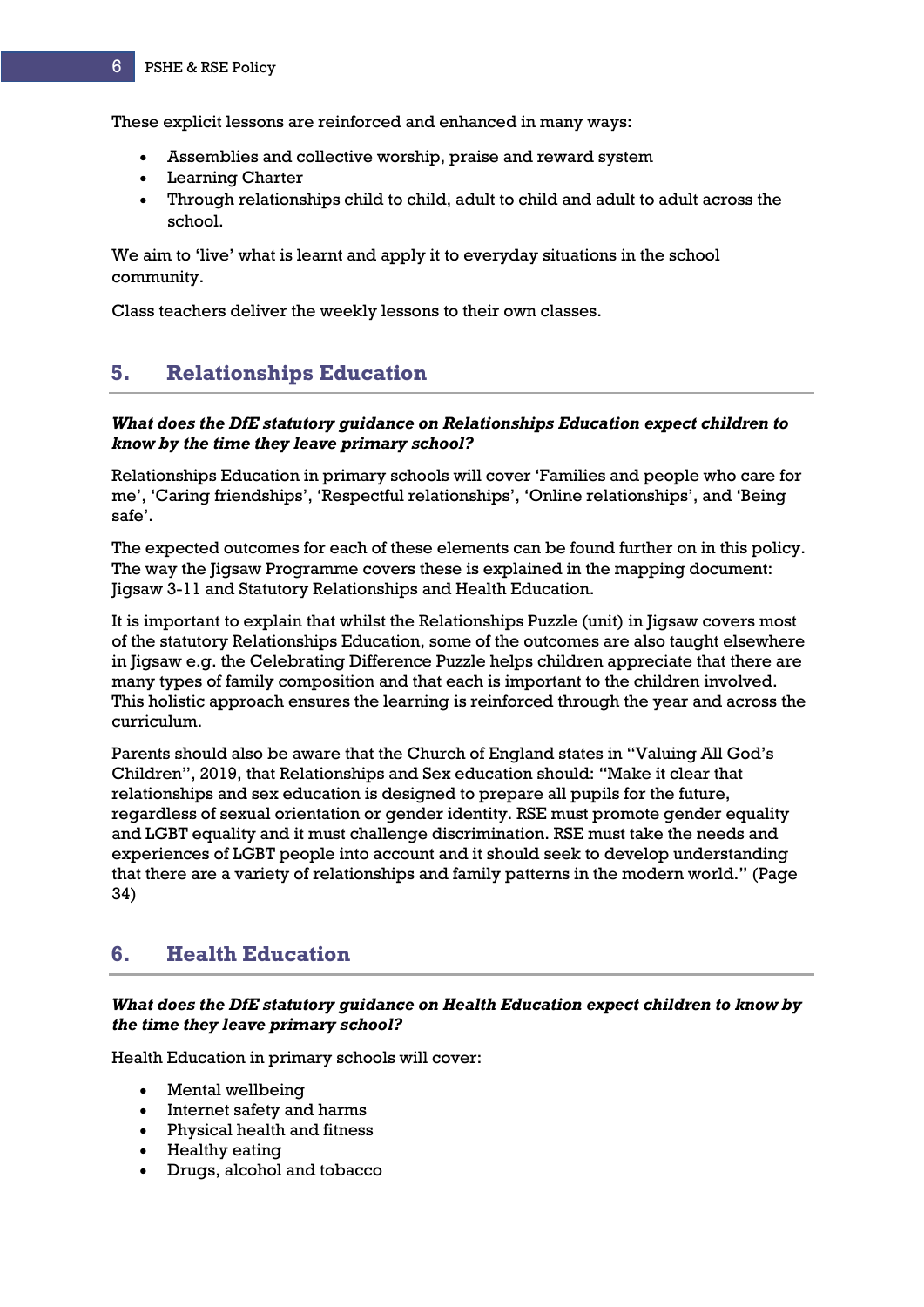- Health and prevention
- Basic First Aid
- Changing adolescent body

The expected outcomes for each of these elements can be found further on in this policy. The way the Jigsaw Programme covers these is explained in the mapping document: Jigsaw 3-11 and Statutory Relationships and Health Education.

It is important to explain that whilst the Healthy Me Puzzle (unit) in Jigsaw covers most of the statutory Health Education, some of the outcomes are taught elsewhere in Jigsaw e.g. emotional and mental health is nurtured every lesson through the Calm me time, social skills are grown every lesson through the Connect us activity and respect is enhanced through the use of the Jigsaw Charter.

Also, teaching children about puberty is now a statutory requirement which sits within the Health Education part of the DfE guidance within the 'Changing adolescent body' strand, and in Jigsaw this is taught as part of the Changing Me Puzzle (unit).

The mapping document transparently shows how the Jigsaw whole-school approach spirals the learning and meets all statutory requirements and more.

#### **7. Sex Education**

The DfE Guidance 2019 (p.23) recommends that all primary schools 'have a sex education programme tailored to the age and the physical and emotional maturity of the pupils.

However, 'Sex Education is not compulsory in primary schools'. (p. 23)

Schools are to determine the content of sex education at primary school. Sex education 'should ensure that both boys and girls are prepared for the changes that adolescence brings and – drawing on knowledge of the human life cycle set out in the national curriculum for science - how a baby is conceived and born'.

"Parents have the right to request that their child be withdrawn from some or all of sex education delivered as part of statutory Relationships and Sex Education" DfE Guidance p.17

At All Saints Multi-Academy Trust, puberty is taught as a statutory requirement of Health Education and covered by our Jigsaw PSHE Programme in the 'Changing Me' Puzzle (unit). We conclude that sex education refers to Human Reproduction, and therefore inform parents of their right to request their child be withdrawn from the PSHE lessons that explicitly teach this.

The school will inform parents of this right during the Spring term, before the content is taught in the Summer term.

## **8. Monitoring and review**

The Curriculum Committee of the governing body monitors this policy on an annual basis. This committee reports its findings and recommendations to the full governing body, as necessary, if the policy needs modification. The Curriculum Committee gives serious consideration to any comments from parents about the PSHE programme, and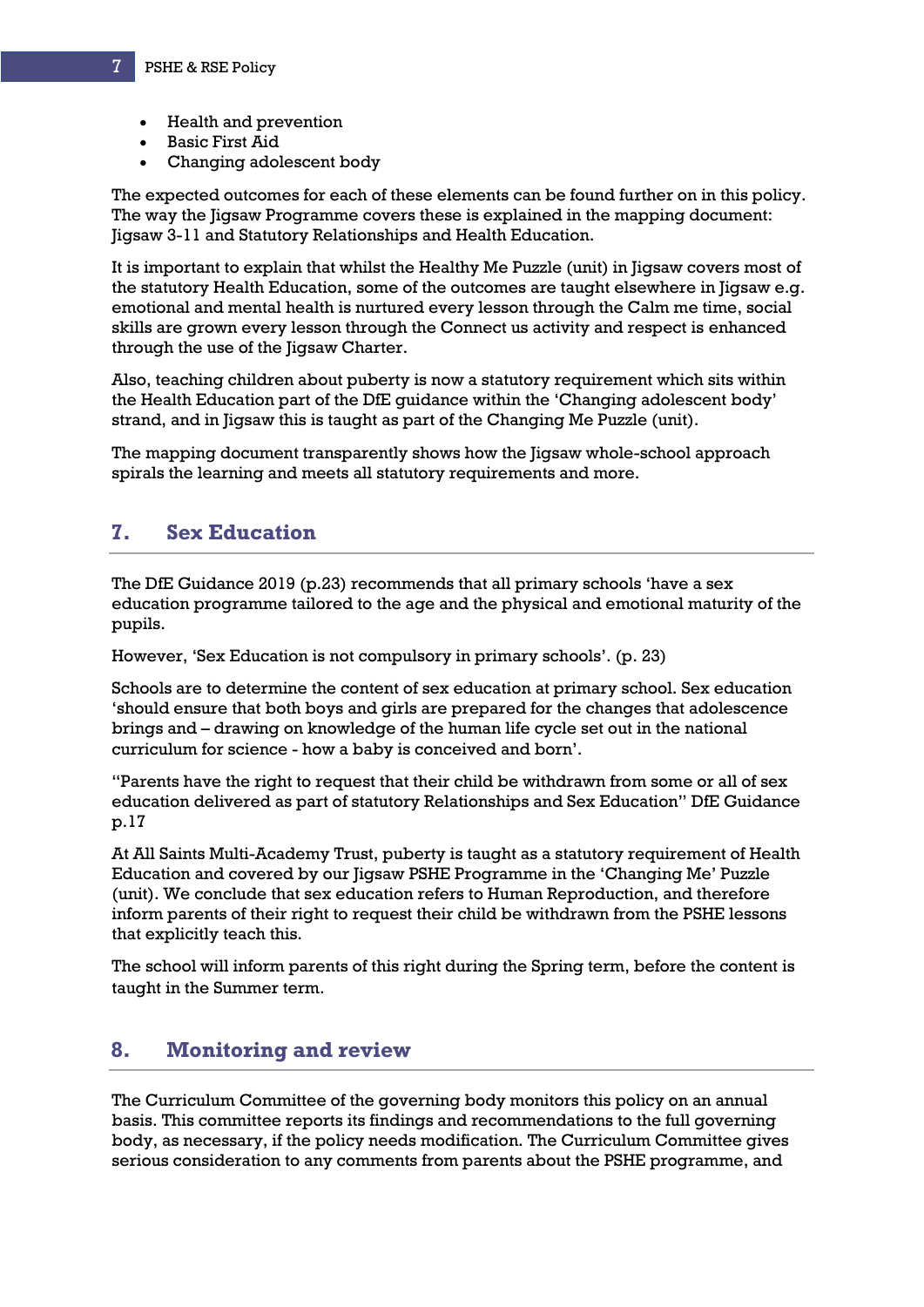makes a record of all such comments. Governors scrutinise and ratify teaching materials to check they are in accordance with the school's ethos.

# **9. Equality**

The DfE Guidance 2019 (p. 15) states, "Schools should ensure that the needs of all pupils are appropriately met, and that all pupils understand the importance of equality and respect. Schools must ensure they comply with the relevant provisions of the Equality Act 2010 under which sexual orientation and gender reassignment are amongst the protected characteristics.

At the point at which schools consider it appropriate to teach their pupils about LGBT (Lesbian, Gay, Bisexual, Transgender), they should ensure this content is fully integrated into their programmes of study for this area of the curriculum rather than delivered as a stand-alone unit or lesson. Schools are free to determine how they do this, and we expect all pupils to have been taught LGBT content at a timely point as part of this area of the curriculum".

The Church of England document "Valuing all God's Children", 2019, states:

"Schools should ensure that they have clear anti-bullying policies on preventing and tackling homophobic, biphobic and transphobic behaviour and language and that these policies are known and understood by all members of the school community. School leaders should present a clear message that HBT bullying will not be tolerated and that there can be no justification for this negative behaviour based on the Christian faith or the Bible. Schools should ensure that pupils understand how to report incidents. Pupils should be confident that if they report bullying it will be taken seriously."

#### It also asserts:

"Central to Christian theology is the truth that every single one of us is made in the image of God. Every one of us is loved unconditionally by God. We must avoid, at all costs, diminishing the dignity of any individual to a stereotype or a problem. Church of England schools offer a community where everyone is a person known and loved by God, supported to know their intrinsic value" (page 1)

"Opportunities to discuss issues to do with self-esteem, identity and bullying, including HBT (homophobic, biphobic and transphobic) bullying, should be included in physical, social, health and economic education or citizenship programmes. The curriculum should offer opportunities for pupils to learn to value themselves and their bodies. Relationships and sex education should take LGBT people into account." (Page 6)

At All Saints Multi-Academy Trust, we promote respect for all and value every individual child. We also respect the right of our children, their families and our staff, to hold beliefs, religious or otherwise, and understand that sometimes these may be in tension with our approach to some aspects of Relationships, Health and Sex Education.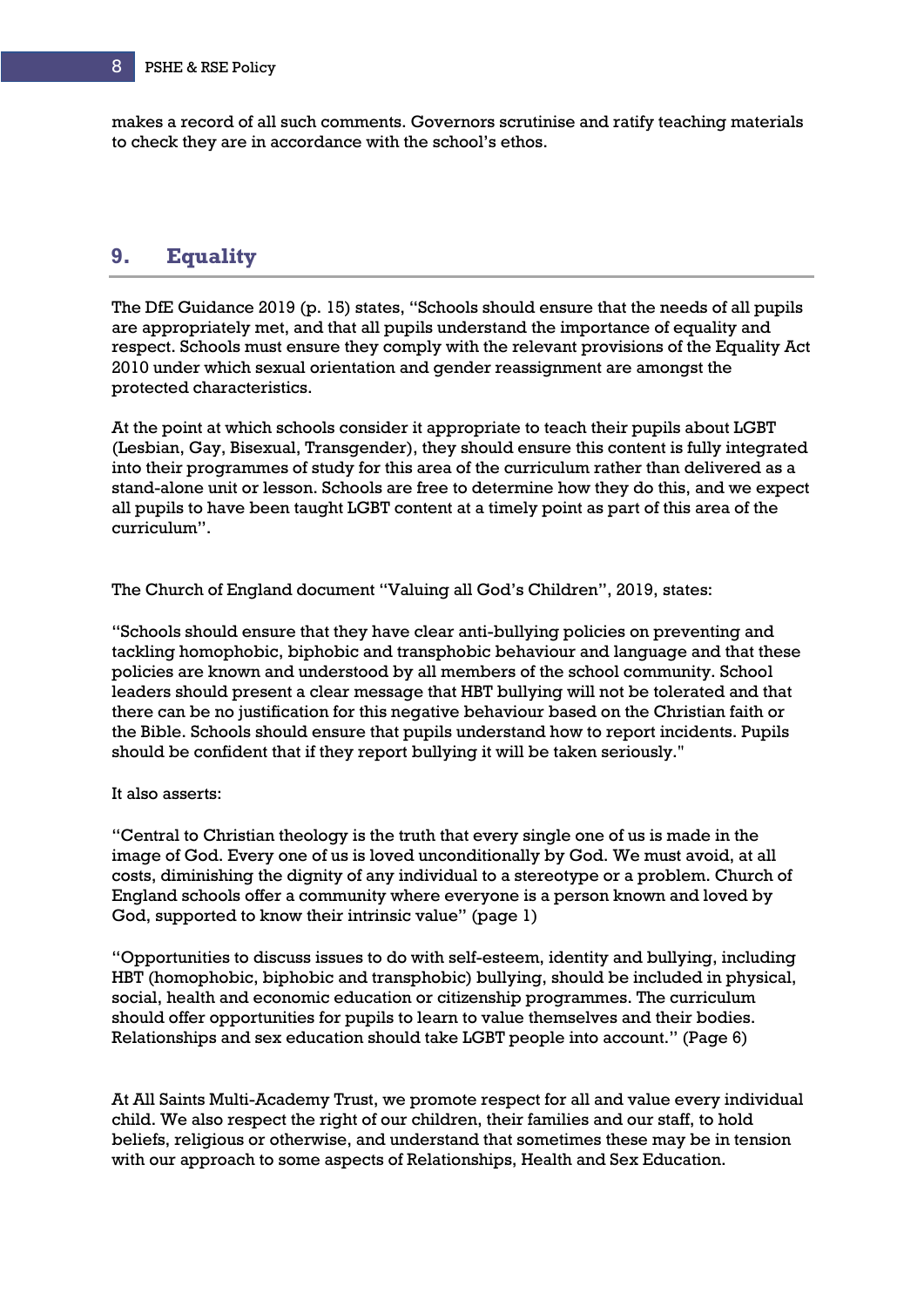For further explanation as to how we approach LGBT relationships in the PSHE (RSHE) Programme please see:

'Including and valuing all children. What does Jigsaw teach about LGBTQ relationships?'

# **Appendix 1**

#### **Relationships Education in Primary schools (Appendix) – DfE Guidance 2019**

The focus in primary school should be on teaching the fundamental building blocks and characteristics of positive relationships, with particular reference to friendships, family relationships, and relationships with other children and with adults. The references R3/H5 etc can be cross-referenced on the Jigsaw mapping documents and Puzzle Maps to show which lessons throughout Jigsaw contribute to which statutory outcomes. All statutory outcomes are covered in the Jigsaw 3-11 Programme.

The guidance states that, by the end of primary school:

|                     | Pupils should know                                                                                                                                                                                                                                                                                                                                                                                                                                                                                                                                                                                                                                                                                                                                                                                                                                                                                                                                                                                                                                                                                                                                                                                                                              | <b>How Jigsaw provides</b>                                                                  |
|---------------------|-------------------------------------------------------------------------------------------------------------------------------------------------------------------------------------------------------------------------------------------------------------------------------------------------------------------------------------------------------------------------------------------------------------------------------------------------------------------------------------------------------------------------------------------------------------------------------------------------------------------------------------------------------------------------------------------------------------------------------------------------------------------------------------------------------------------------------------------------------------------------------------------------------------------------------------------------------------------------------------------------------------------------------------------------------------------------------------------------------------------------------------------------------------------------------------------------------------------------------------------------|---------------------------------------------------------------------------------------------|
|                     |                                                                                                                                                                                                                                                                                                                                                                                                                                                                                                                                                                                                                                                                                                                                                                                                                                                                                                                                                                                                                                                                                                                                                                                                                                                 | the solution                                                                                |
| <b>Families and</b> | R1 that families are important for<br>$\bullet$                                                                                                                                                                                                                                                                                                                                                                                                                                                                                                                                                                                                                                                                                                                                                                                                                                                                                                                                                                                                                                                                                                                                                                                                 | All of these aspects are                                                                    |
| people who          | children growing up because they can                                                                                                                                                                                                                                                                                                                                                                                                                                                                                                                                                                                                                                                                                                                                                                                                                                                                                                                                                                                                                                                                                                                                                                                                            | covered in lessons within                                                                   |
| care for me         |                                                                                                                                                                                                                                                                                                                                                                                                                                                                                                                                                                                                                                                                                                                                                                                                                                                                                                                                                                                                                                                                                                                                                                                                                                                 | the Puzzles                                                                                 |
|                     | give love, security and stability.<br>R2 the characteristics of healthy family<br>$\bullet$<br>life, commitment to each other,<br>including in times of difficulty,<br>protection and care for children and<br>other family members, the importance<br>of spending time together and sharing<br>each other's lives.<br>R3 that others' families, either in school<br>$\bullet$<br>or in the wider world, sometimes look<br>different from their family, but that they<br>should respect those differences and<br>know that other children's families are<br>also characterised by love and care.<br>R4 that stable, caring relationships,<br>which may be of different types, are at<br>the heart of happy families, and are<br>important for children's security as<br>they grow up.<br>R5 that marriage represents a formal<br>$\bullet$<br>and legally recognised commitment of<br>two people to each other which is<br>intended to be lifelong (Marriage in<br>England and Wales is available to both<br>opposite sex and same sex couples.<br>The Marriage (Same Sex Couples) Act<br>2013 extended marriage to same sex<br>couples in England and Wales. The<br>ceremony through which a couple get<br>married may be civil or religious). | Relationships<br><b>Changing Me</b><br>Celebrating<br>Difference<br>Being Me in My<br>World |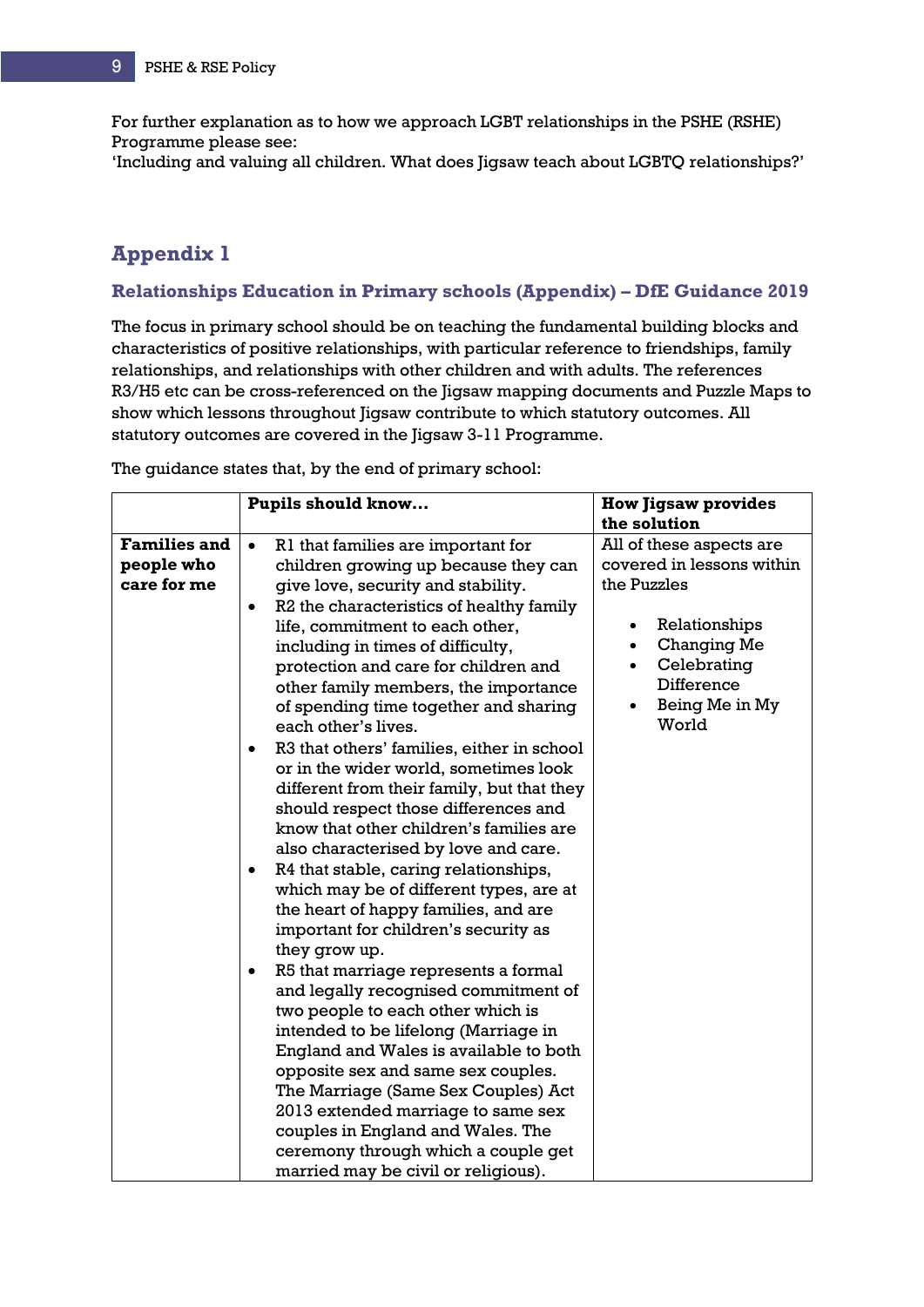|                              | R6 how to recognise if family<br>relationships are making them feel<br>unhappy or unsafe, and how to seek<br>help or advice from others if needed                                                                                                                                                                                                                                                                                                                                                                                                                                                                                                                                                                                                                                                                                                                                                                                                                 |  |
|------------------------------|-------------------------------------------------------------------------------------------------------------------------------------------------------------------------------------------------------------------------------------------------------------------------------------------------------------------------------------------------------------------------------------------------------------------------------------------------------------------------------------------------------------------------------------------------------------------------------------------------------------------------------------------------------------------------------------------------------------------------------------------------------------------------------------------------------------------------------------------------------------------------------------------------------------------------------------------------------------------|--|
| <b>Caring</b><br>friendships | R7 how important friendships are in<br>$\bullet$<br>making us feel happy and secure, and<br>how people choose and make friends<br>R8 the characteristics of friendships,<br>including mutual respect, truthfulness,<br>trustworthiness, loyalty, kindness,<br>generosity, trust, sharing interests and<br>experiences and support with<br>problems and difficulties<br>R9 that healthy friendships are positive<br>and welcoming towards others and do<br>not make others feel lonely or<br>excluded<br>R <sub>10</sub> that most friendships have ups and<br>downs, and that these can often be<br>worked through so that the friendship<br>is repaired or even strengthened, and<br>that resorting to violence is never right<br>R11 how to recognise who to trust and<br>who not to trust, how to judge when a<br>friendship is making them feel<br>unhappy or uncomfortable, managing<br>conflict, how to manage these<br>situations and how to seek help and |  |
| Respectful<br>relationships  | advice from others, if needed<br>R12 the importance of respecting<br>others, even when they are very<br>different from them (for example,<br>physically, in character, personality or<br>backgrounds), or make different<br>choices or have different preferences<br>or beliefs<br>R13 practical steps they can take in a<br>range of different contexts to improve<br>or support respectful relationships<br>R14 the conventions of courtesy and<br>manners<br>R15 the importance of self-respect and<br>how this links to their own happiness<br>R <sub>16</sub> that in school and in wider society<br>they can expect to be treated with<br>respect by others, and that in turn they<br>should show due respect to others,<br>including those in positions of authority<br>R17 about different types of bullying                                                                                                                                              |  |
|                              | (including cyberbullying), the impact<br>of bullying, responsibilities of<br>bystanders (primarily reporting                                                                                                                                                                                                                                                                                                                                                                                                                                                                                                                                                                                                                                                                                                                                                                                                                                                      |  |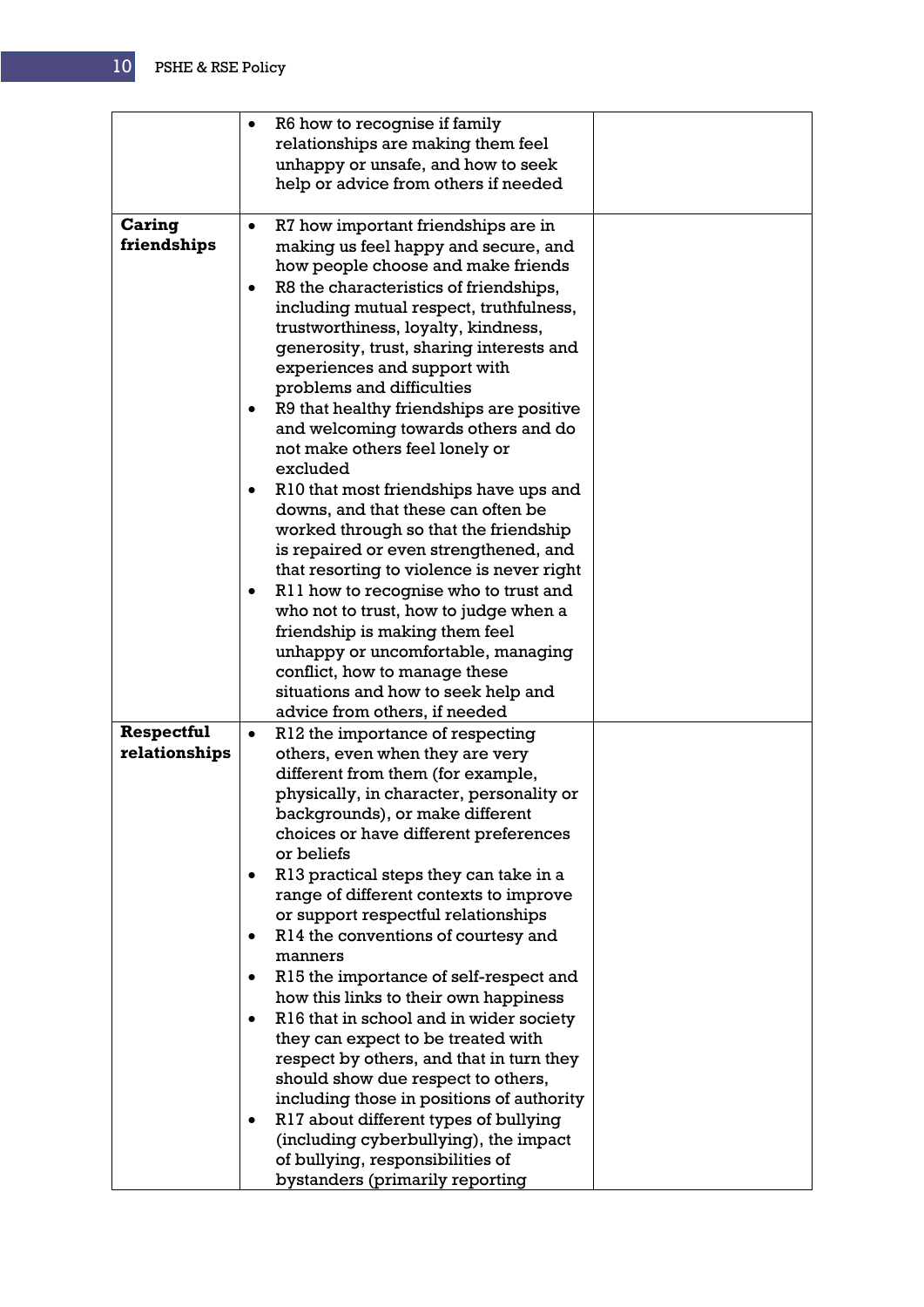| Online<br>relationships | bullying to an adult) and how to get<br>help<br>R18 what a stereotype is, and how<br>٠<br>stereotypes can be unfair, negative or<br>destructive<br>R19 the importance of permission-<br>$\bullet$<br>seeking and giving in relationships<br>with friends, peers and adults<br>R20 that people sometimes behave<br>$\bullet$<br>differently online, including by<br>pretending to be someone they are<br>not.<br>R21 that the same principles apply to<br>online relationships as to face-to-face<br>relationships, including the importance<br>of respect for others online including<br>when we are anonymous.<br>R22 the rules and principles for<br>$\bullet$<br>keeping safe online, how to recognise<br>risks, harmful content and contact, and<br>how to report them.<br>R23 how to critically consider their<br>online friendships and sources of<br>information including awareness of the<br>risks associated with people they have<br>never met.<br>R24 how information and data is shared<br>and used online. | All of these aspects are<br>covered in lessons within<br>the Puzzles<br>Relationships<br><b>Changing Me</b><br>Celebrating<br>Difference |
|-------------------------|--------------------------------------------------------------------------------------------------------------------------------------------------------------------------------------------------------------------------------------------------------------------------------------------------------------------------------------------------------------------------------------------------------------------------------------------------------------------------------------------------------------------------------------------------------------------------------------------------------------------------------------------------------------------------------------------------------------------------------------------------------------------------------------------------------------------------------------------------------------------------------------------------------------------------------------------------------------------------------------------------------------------------|------------------------------------------------------------------------------------------------------------------------------------------|
| <b>Being safe</b>       | R25what sorts of boundaries are<br>$\bullet$                                                                                                                                                                                                                                                                                                                                                                                                                                                                                                                                                                                                                                                                                                                                                                                                                                                                                                                                                                             | All of these aspects are<br>covered in lessons within                                                                                    |
|                         | appropriate in friendships with peers<br>and others (including in a digital<br>context).<br>R26 about the concept of privacy and<br>the implications of it for both children<br>and adults; including that it is not<br>always right to keep secrets if they<br>relate to being safe.<br>R27 that each person's body belongs to<br>them, and the differences between<br>appropriate and inappropriate or<br>unsafe physical, and other, contact.<br>R28 how to respond safely and<br>٠<br>appropriately to adults they may<br>encounter (in all contexts, including<br>online) whom they do not know.<br>R29 how to recognise and report<br>٠<br>feelings of being unsafe or feeling bad<br>about any adult.<br>R30 how to ask for advice or help for<br>themselves or others, and to keep<br>trying until they are heard,                                                                                                                                                                                               | the Puzzles<br>Relationships<br>Changing Me<br>Celebrating<br>Difference                                                                 |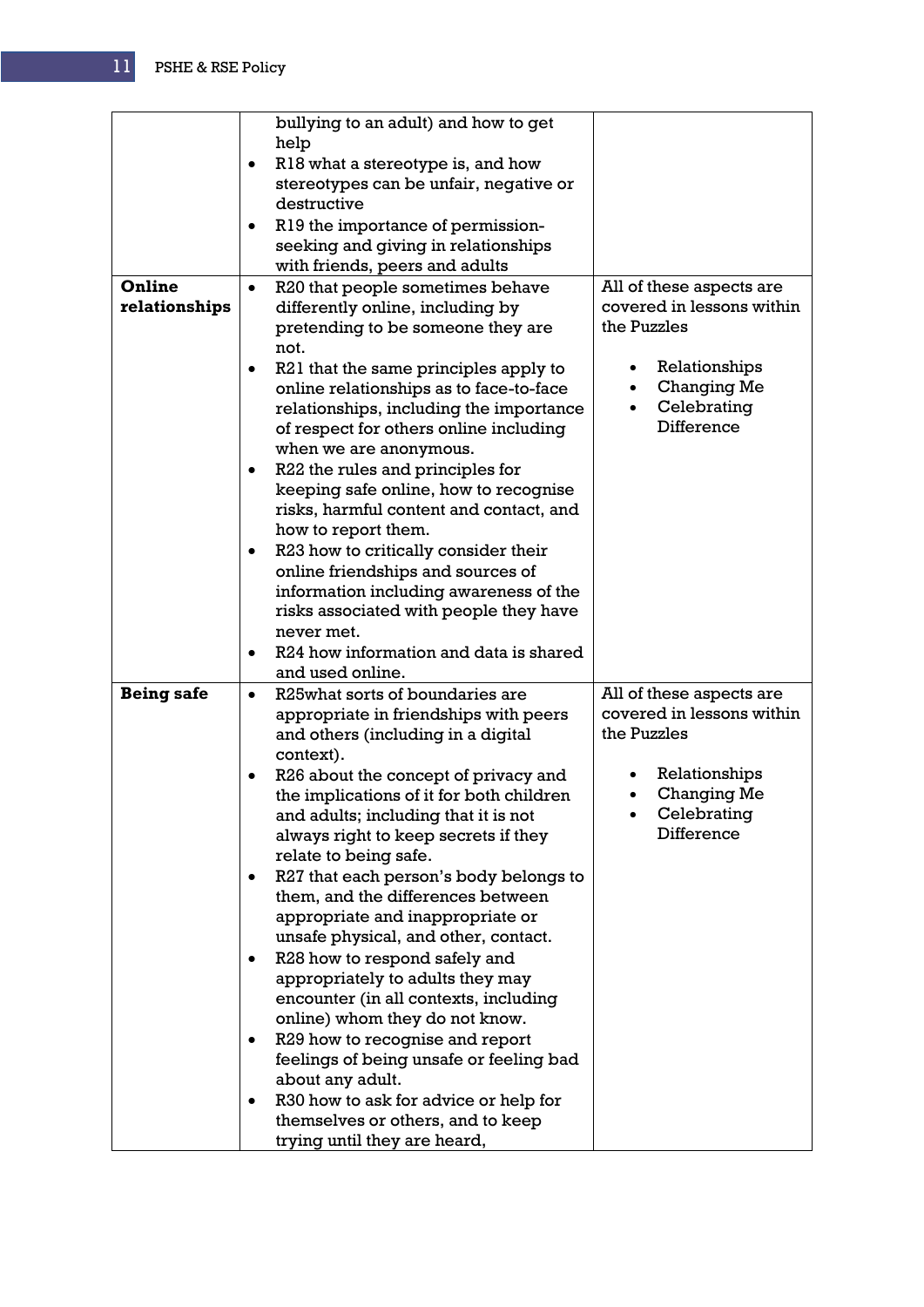| R31 how to report concerns or abuse,<br>and the vocabulary and confidence<br>needed to do so.<br>R32 where to get advice e.g. family, |
|---------------------------------------------------------------------------------------------------------------------------------------|
| school and/or other sources.                                                                                                          |

#### **Physical health and mental well-being education in Primary schools – DfE Guidance**

The focus in primary school should be on teaching the characteristics of good physical health and mental wellbeing. Teachers should be clear that mental well-being is a normal part of daily life, in the same way as physical health.

By the end of primary school: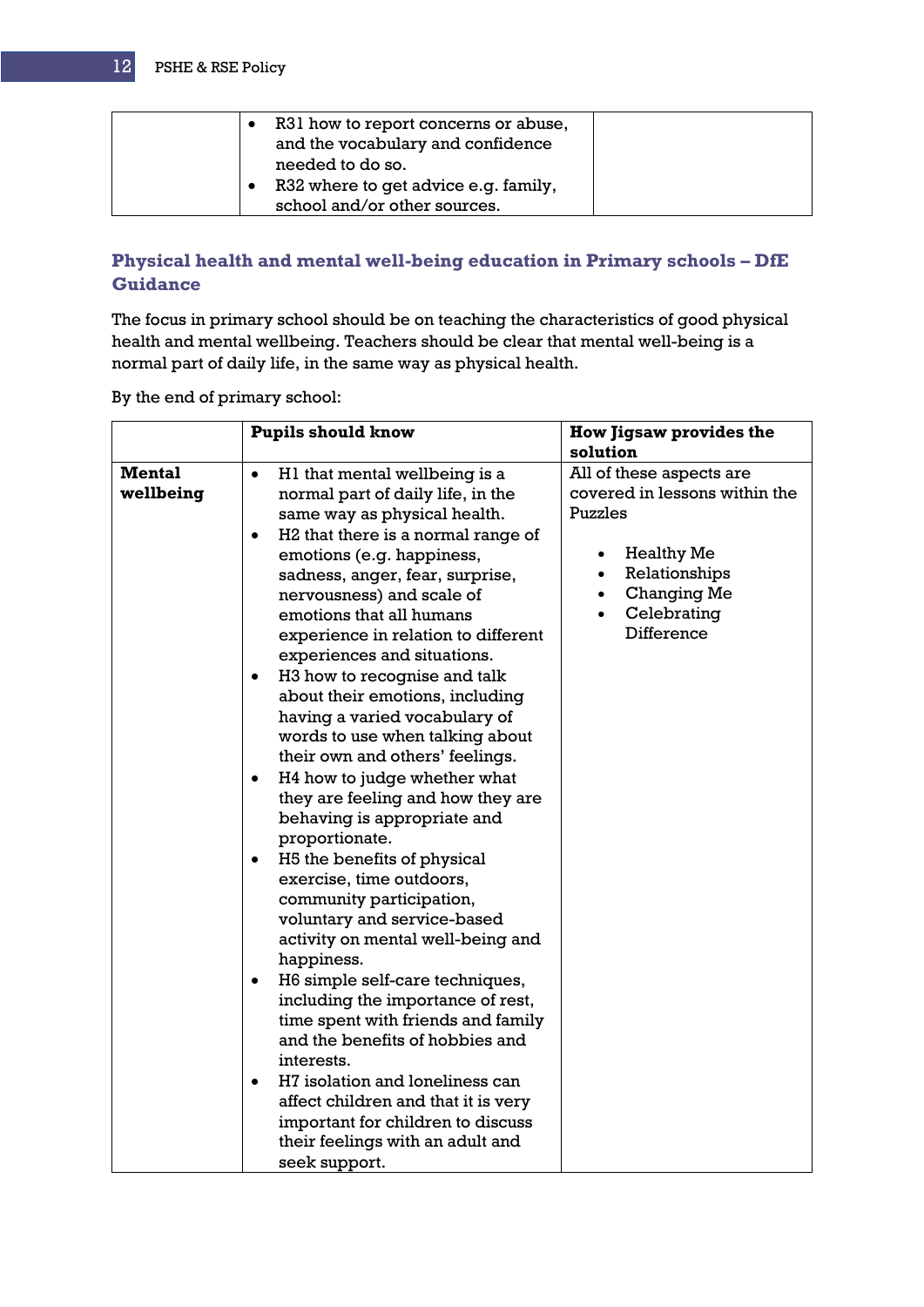|                               | $\bullet$<br>٠ | H8 that bullying (including<br>cyberbullying) has a negative and<br>often lasting impact on mental<br>well-being.<br>H9 where and how to seek support<br>(including recognising the<br>triggers for seeking support),<br>including whom in school they<br>should speak to if they are worried<br>about their own or someone else's<br>mental well-being or ability to<br>control their emotions (including<br>issues arising online).<br>H <sub>10</sub> it is common for people to<br>experience mental ill health. For<br>many people who do, the<br>problems can be resolved if the<br>right support is made available,<br>especially if accessed early<br>enough.                                                                                                                                                                                                                                                                    |                                                           |
|-------------------------------|----------------|------------------------------------------------------------------------------------------------------------------------------------------------------------------------------------------------------------------------------------------------------------------------------------------------------------------------------------------------------------------------------------------------------------------------------------------------------------------------------------------------------------------------------------------------------------------------------------------------------------------------------------------------------------------------------------------------------------------------------------------------------------------------------------------------------------------------------------------------------------------------------------------------------------------------------------------|-----------------------------------------------------------|
| <b>Internet</b><br>safety and | ٠              | H <sub>11</sub> that for most people the<br>internet is an integral part of life                                                                                                                                                                                                                                                                                                                                                                                                                                                                                                                                                                                                                                                                                                                                                                                                                                                         | All of these aspects are<br>covered in lessons within the |
| harms                         | ٠              | and has many benefits.<br>H <sub>12</sub> about the benefits of rationing                                                                                                                                                                                                                                                                                                                                                                                                                                                                                                                                                                                                                                                                                                                                                                                                                                                                | Puzzles                                                   |
|                               | $\bullet$      | time spent online, the risks of<br>excessive time spent on electronic<br>devices and the impact of positive<br>and negative content online on<br>their own and others' mental and<br>physical wellbeing.<br>H13 how to consider the effect of<br>their online actions on others and<br>knowhow to recognise and display<br>respectful behaviour online and<br>the importance of keeping<br>personal information private.<br>H14 why social media, some<br>computer games and online<br>gaming, for example, are age<br>restricted.<br>H15 that the internet can also be a<br>negative place where online<br>abuse, trolling, bullying and<br>harassment can take place, which<br>can have a negative impact on<br>mental health.<br>H <sub>16</sub> how to be a discerning<br>consumer of information online<br>including understanding that<br>information, including that from<br>search engines, is ranked,<br>selected and targeted. | Relationships<br><b>Healthy Me</b>                        |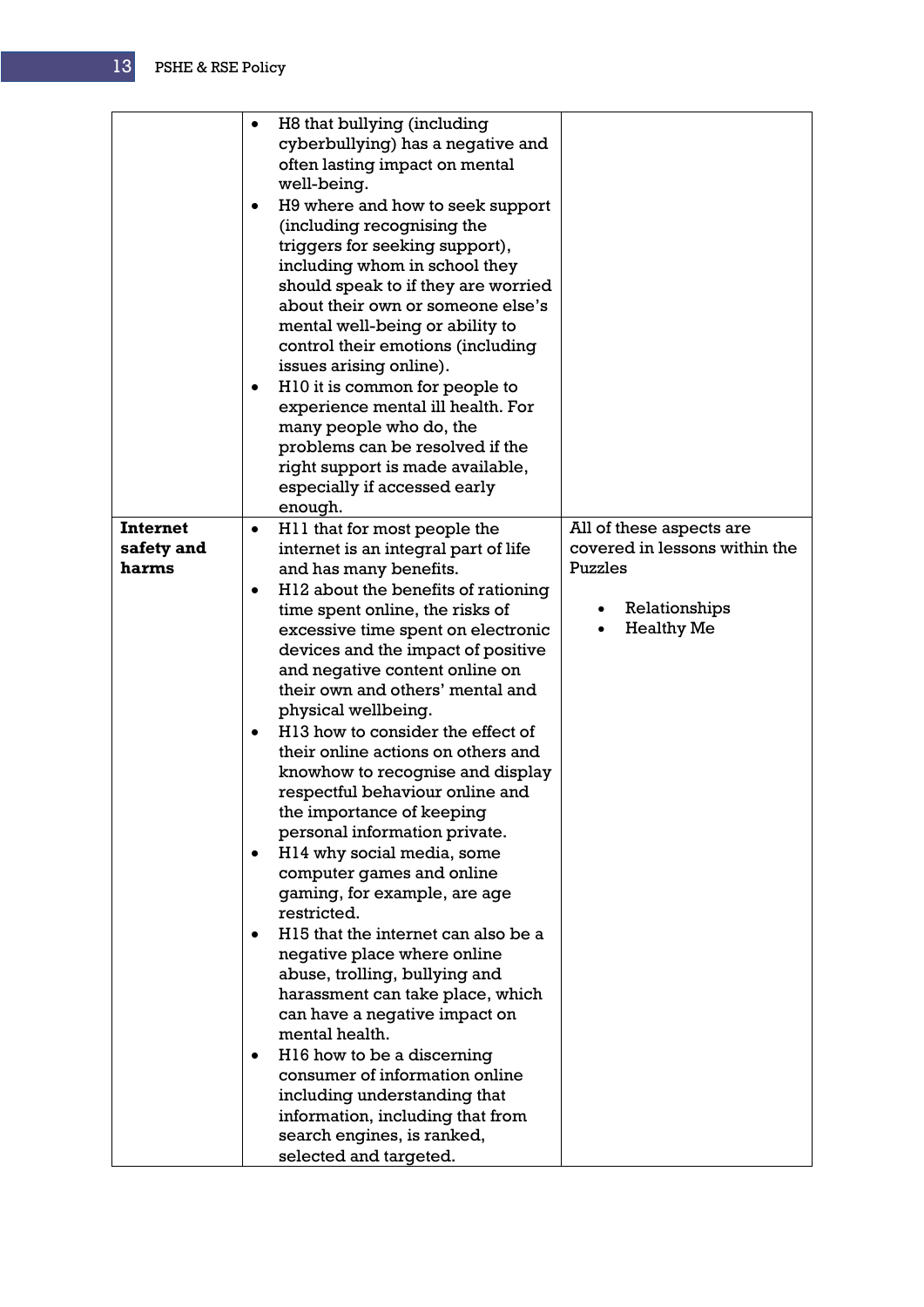|                               | H <sub>17</sub> where and how to report<br>٠<br>concerns and get support with                     |                                                           |
|-------------------------------|---------------------------------------------------------------------------------------------------|-----------------------------------------------------------|
|                               | issues online.                                                                                    |                                                           |
| <b>Physical</b><br>health and | H <sub>18</sub> the characteristics and mental<br>$\bullet$<br>and physical benefits of an active | All of these aspects are<br>covered in lessons within the |
| fitness                       | lifestyle.                                                                                        | Puzzles                                                   |
|                               | H19 the importance of building<br>٠                                                               |                                                           |
|                               | regular exercise into daily and                                                                   | <b>Healthy Me</b>                                         |
|                               | weekly routines and how to<br>achieve this; for example, walking                                  |                                                           |
|                               | or cycling to school, a daily active                                                              |                                                           |
|                               | mile or other forms of regular,                                                                   |                                                           |
|                               | vigorous exercise.                                                                                |                                                           |
|                               | H <sub>20</sub> the risks associated with an                                                      |                                                           |
|                               | inactive lifestyle (including                                                                     |                                                           |
|                               | obesity).                                                                                         |                                                           |
|                               | H21 how and when to seek support<br>٠                                                             |                                                           |
|                               | including which adults to speak to                                                                |                                                           |
|                               | in school if they are worried about                                                               |                                                           |
|                               | their health.                                                                                     |                                                           |
| <b>Healthy</b>                | H22 what constitutes a healthy diet<br>$\bullet$                                                  | All of these aspects are                                  |
| eating                        | (including understanding calories                                                                 | covered in lessons within the                             |
|                               | and other nutritional content).                                                                   | Puzzles                                                   |
|                               | H23 the principles of planning and<br>٠                                                           | <b>Healthy Me</b>                                         |
|                               | preparing a range of healthy<br>meals.                                                            |                                                           |
|                               | H <sub>24</sub> the characteristics of a poor<br>٠                                                |                                                           |
|                               | diet and risks associated with                                                                    |                                                           |
|                               | unhealthy eating (including, for                                                                  |                                                           |
|                               | example, obesity and tooth decay)                                                                 |                                                           |
|                               | and other behaviours (e.g. the                                                                    |                                                           |
|                               | impact of alcohol on diet or                                                                      |                                                           |
|                               | health).                                                                                          |                                                           |
| Drugs,                        | H25 the facts about legal and                                                                     |                                                           |
| alcohol and<br>tobacco        | illegal harmful substances and                                                                    |                                                           |
|                               | associated risks, including<br>smoking, alcohol use and drug-                                     |                                                           |
|                               | taking                                                                                            |                                                           |
| <b>Health and</b>             | H26 how to recognise early signs<br>٠                                                             | All of these aspects are                                  |
| prevention                    | of physical illness, such as weight                                                               | covered in lessons within the                             |
|                               | loss, or unexplained changes to                                                                   | Puzzles                                                   |
|                               | the body.                                                                                         |                                                           |
|                               | H27 about safe and unsafe<br>٠                                                                    | <b>Healthy Me</b>                                         |
|                               | exposure to the sun, and how to                                                                   |                                                           |
|                               | reduce the risk of sun damage,                                                                    |                                                           |
|                               | including skin cancer.                                                                            |                                                           |
|                               | H28 the importance of sufficient                                                                  |                                                           |
|                               | good quality sleep for good health                                                                |                                                           |
|                               | and that a lack of sleep can affect                                                               |                                                           |
|                               | weight, mood and ability to learn.<br>H29 about dental health and the                             |                                                           |
|                               | benefits of good oral hygiene and                                                                 |                                                           |